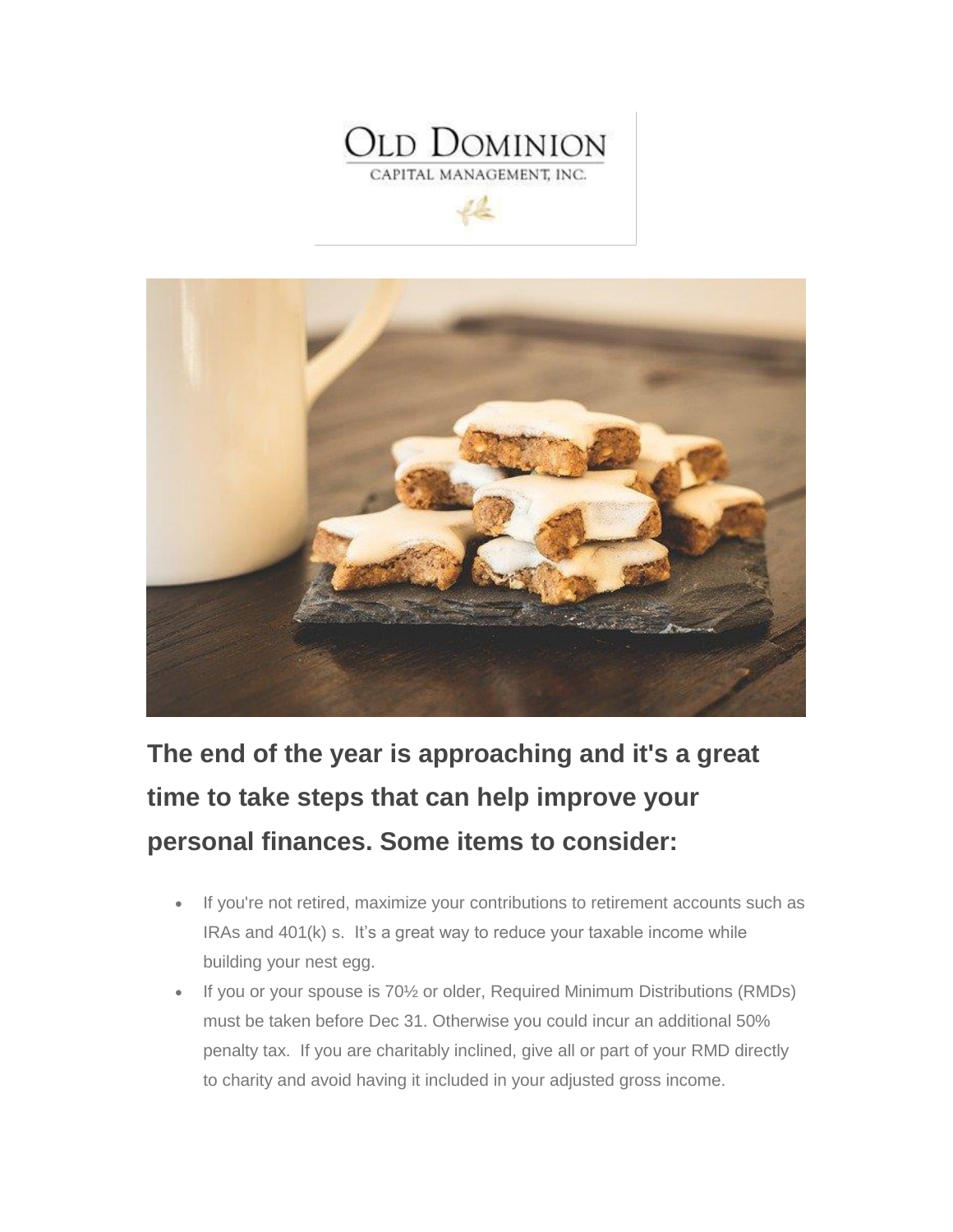- Make charitable contributions that you want to be able to claim as a deduction on this year's tax forms. Even if you make a donation by credit card, you do not have to pay it off in 2019 to receive the tax deduction.
- Compare this year's spending against your budget and make any necessary adjustments for next year.
- Do you expect to earn more next year? Consider putting all or part of your expected increase into savings.
- Spend your Flexible Spending Account (FSA). If you have a Flexible Spending Account and have money left, get caught up on your doctor and dentist visits, eyeglasses, prescriptions, etc. Many plans only allow you to carry over \$500 for 2 ½ months after the end of the plan year.
- Take some time to define your family's financial goals and concerns for next year:
	- o Do you want to save more for retirement? Or for college?
	- o Is a particular budget category consistently over budget?
	- o Do you expect any unusually large bills next year such as college tuition or a new roof?

Taking the time to address these items now can help make next year and many future years a success.

## **We wish you all peace, health and happiness during the holidays and throughout the New Year!**

## RISKS AND OTHER IMPORTANT CONSIDERATIONS

Old Dominion Capital Management, Inc. ("ODCM") is an SEC-registered investment adviser. This document does not constitute an offer to sell or the solicitation of an offer to purchase any security or investment product or service nor shall it be construed or relied upon as providing any type of investment, legal, tax or other advice. Past performance is no guarantee of future results.

The views and opinions expressed here are for informational and educational purposes only as of the date of writing and may change at any time based on market or other conditions and may not come to pass. This material is not intended to be relied upon as investment advice or recommendations, does not constitute a solicitation to buy or sell securities and should not be considered specific legal, investment or tax advice. The information provided does not consider the specific objectives, financial situation, or needs of any specific person. All investments carry a certain degree of risk and there is no assurance that an investment will provide positive performance over any period. Equity investments are subject to market risk or the risk that